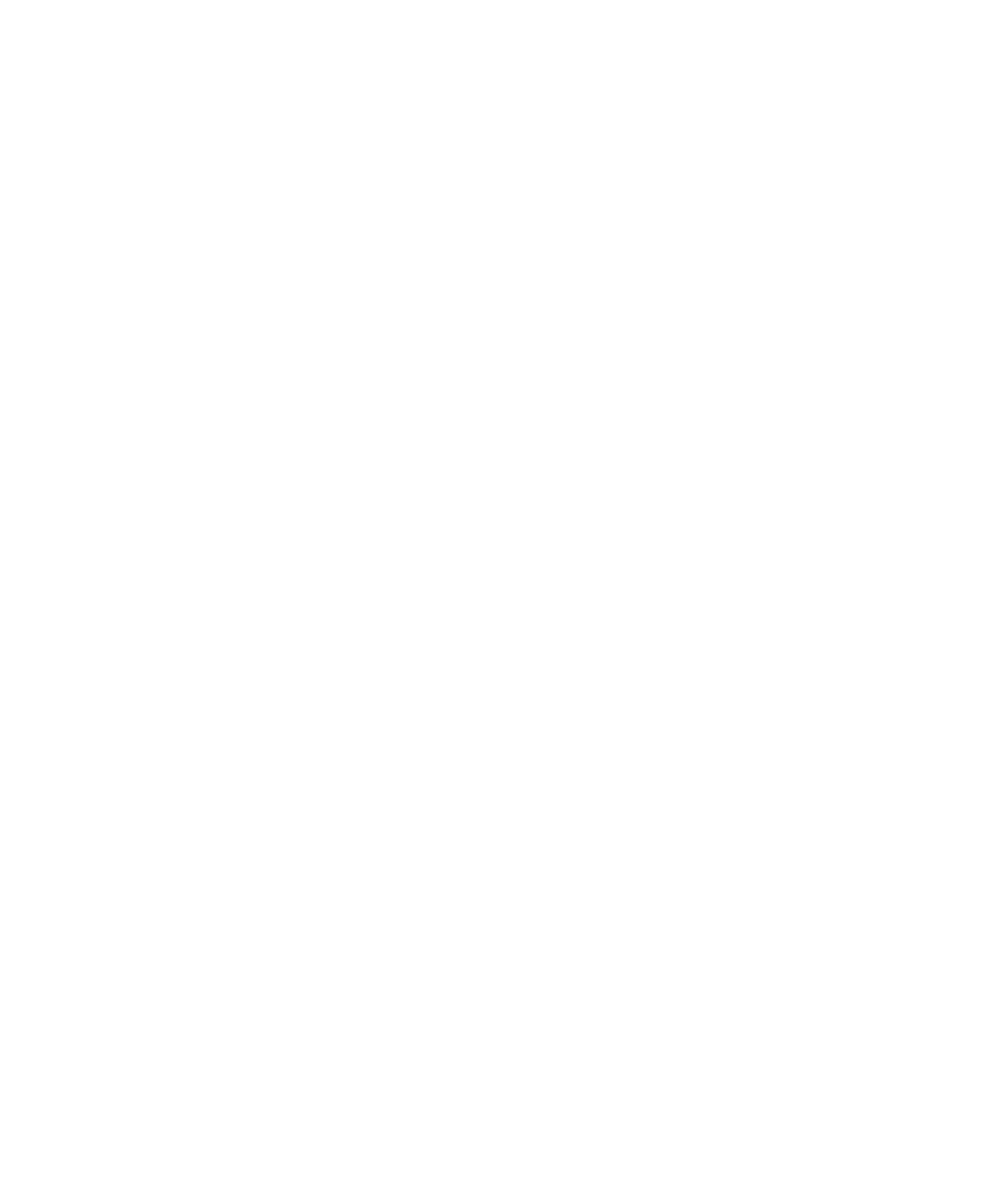# ON THIS WEEK

### **HAPPY MOTHER'S DAY TO ALL MOTHER'S !!**

You are God's blessings.

### **PARISH GUILD THANK YOU - LENNOXVILLE**

The Parish Guild thanks everyone who helped or supported us in any way last week for our 2016 Spring Rummage Sale. Again "MERCI BEAUCOUP"!

# **COUNTRY GOSPEL HOUR – DANVILLE**

### **Sunday, May 15th, 2:00 pm**

St Augustine's, Danville - Country Gospel Hour for Pentecost. Dave McBurney and his band will be back with more country gospel music for all to sing along. Our guest preachers will be The. Mead Baldwin, President of the United Conference of Montreal & Ottawa, and Violet Konrad, Lay Reader at St George's, Lennoxville. A buffet of red desserts (think raspberries and cranberries or cupcakes with red sprinkles,...) will be served following this service of prayer, scripture, and country hymns. For tickets (free but you need to reserve) please contact [m.mastine@hotmail.com](https://webmail.ubishops.ca/owa/redir.aspx?REF=9DAINcR7bV_sxmEbHQm35OQIgdalSWWahuVs1eujmsgPAC083XTTCAFodHRwczovL3dlYm1haWwudWJpc2hvcHMuY2Evb3dhL3JlZGlyLmFzcHg_UkVGPUdIcjJOczh1eXV0ajQyNVBmMFlOT0lmZXhteDFUTnZmenZwV3RqeHJLaFdqbTVXZ0puVFRDQUZ0WVdsc2RHODZiUzV0WVhOMGFXNWxRR2h2ZEcxaGFXd3VZMjl0) or [lynndillabough@gmail.com](https://webmail.ubishops.ca/owa/redir.aspx?REF=TUFy1I5NZkHI1vXN-Qv_sNY_qgBmxX19HucJ3MjncKEPAC083XTTCAFodHRwczovL3dlYm1haWwudWJpc2hvcHMuY2Evb3dhL3JlZGlyLmFzcHg_UkVGPU5UR0haQmRhNGtiUE5lWWZiR1JiNkhnb0Q2OUU0Vm9KYWd1VlhNUlRFbTJqbTVXZ0puVFRDQUZ0WVdsc2RHODZiSGx1Ym1ScGJHeGhZbTkxWjJoQVoyMWhhV3d1WTI5dA..)

### **DISCOVERY WORKSHOP – GEORGEVILLE**

Saturday, May 14, 9:30 am – 3:00 pm Murray Memorial Hall, Georgeville - The Rt. Rev. Mark MacDonald, the National Indigenous Bishop will be speaking on "The Gospel in Four Directions and New Horizon for Canada." \$10 workshop fee. Lunch and coffee \$10. Registration required at 450-292-3555.

### **ECUMENICAL LIAISON COMMITTEE BIBLE STUDY**

Bible study on Pentecost, Acts 2; 1-11 led by Mr. Gabriel Kwenga, lay reader, St. Georges Anglican Church on Wednesday, May  $11<sup>th</sup>$  2016, at 7:00 pm Plymouth Trinity United Church (side door) 380 Dufferin, Sherbrooke

### **PEW CUSHIONS**

Twenty-five pew cushions from St John the Less in Compton are available. They are 8 ft. long and 12 inches wide, quite thick, and all blue. They seem to be in quite good shape, except for the dust from the work that is being done in the old church. The contact is Rene Jubinville in Coaticook at (819) 570 0848 who is giving them free of charge.

### **ST. FRANCIS MANOR - LENNOXVILLE**

There will be an Eucharist service at the St. Francis Manor on Friday, May 13 at 10 am, providing that the quarantine has been lifted.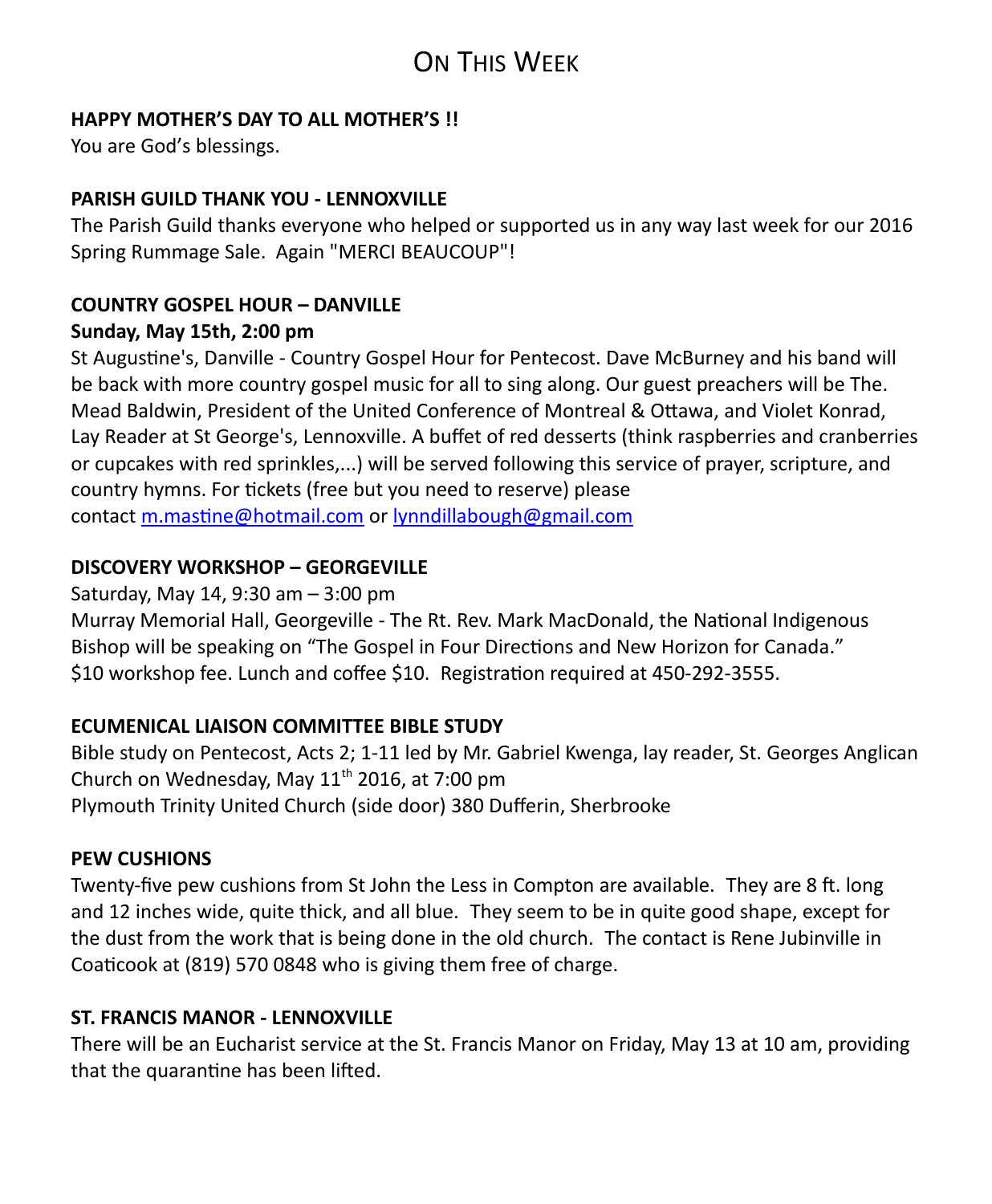### SERVICES THIS WEEK

| <b>TODAY</b>       | 9 AM              | <b>BCP MATINS</b>          | <b>NORTH HATLEY</b> |
|--------------------|-------------------|----------------------------|---------------------|
|                    | 9:00 AM           | <b>BAS MORNING PRAYER</b>  | AYER'S CLIFF        |
|                    | $9:15$ AM         | <b>HOLY EUCHARIST</b>      | <b>MAGOG</b>        |
|                    | $11 \text{ AM}$   | <b>SERVICE OF THE WORD</b> | LENNOXVILLE         |
|                    | $11 \text{ AM}$   | <b>BAS MORNING PRAYER</b>  | <b>COATICOOK</b>    |
| <b>NEXT SUNDAY</b> | 9 AM              | <b>HOLY EUCHARIST</b>      | <b>NORTH HATLEY</b> |
|                    | $9:15 \text{ AM}$ | <b>BCP MATTINS</b>         | <b>MAGOG</b>        |
|                    | $11 \text{ AM}$   | <b>HOLY EUCHARIST</b>      | LENNOXVILLE         |

### DEANERY MEETINGS AT ST GEORGE'S LENNOXVILLE

### **DEANERY WORSHIP MINISTRY TEAM**

Meets Tuesday, May 10 at 10:00 – 11:00 am in the Upper Room

### UPCOMING EVENTS

#### **SUNDAY SCHOOL – LENNOXVILLE**

The Last Sunday school of the season will be May 22<sup>nd.</sup> Sunday School will start back on September 18<sup>th</sup>

### **GOING AWAY PARTY FOR LYNN DILLABOUGH – DANVILLE**

On Sunday, June 26th, 2:30 - 4:00 pm at St Augustine's, Danville Lynn would like to celebrate with all of the people with whom she has ministered for the past six years and is hosting a party to thank everyone before she leaves. Deanery Lay Readers Jane Bishop and Marilyn Mastine will co-preside over a short worship service followed by cake and ice cream in the church hall.

#### **PASTORAL MINISTRY WORKSHOP – LENNOXVILLE**

### **NEW DATE: Saturday, June 4, 9:30 a.m. – 3:30 p.m. at St. George's Lennoxville**

"The Skills of Healing: Caring for Yourself and Others." Pastoral Ministry Workshop, hosted by the Deanery Pastoral Ministry Team. This workshop is for anyone who wants to develop greater skills of caring. Caregivers may wish to attend just for the afternoon which is about caring for yourself. See poster for more information. Please contact Canon Lynn Dillabough to register at [lynndillabough@gmail.com](https://webmail.ubishops.ca/owa/redir.aspx?REF=I6dyd5yngSmYqYpBD3Z6CoI9tDjv3VCrrEZ7iwAWC0jD6P34dFnTCAFodHRwczovL3dlYm1haWwudWJpc2hvcHMuY2Evb3dhL3JlZGlyLmFzcHg_U1VSTD1oZGpZVVQ3V0NVTllxRlppam96a25NSFdKM2FSeTZ2c3FUenJpbHA1Nlp0UDNfMnMtQlhUQ0cwQVlRQnBBR3dBZEFCdkFEb0FiQUI1QUc0QWJnQmtBR2tBYkFCc0FHRUFZZ0J2QUhVQVp3Qm9BRUFBWndCdEFHRUFhUUJzQUM0QVl3QnZBRzBBJlVSTD1tYWlsdG8lM2FseW5uZGlsbGFib3VnaCU0MGdtYWlsLmNvbQ..)

#### **EVENSONG – LENNOXVILLE**

On Sunday, May 22 at 4:00 pm at St George's Church, Lennoxville (84 Queen Street).